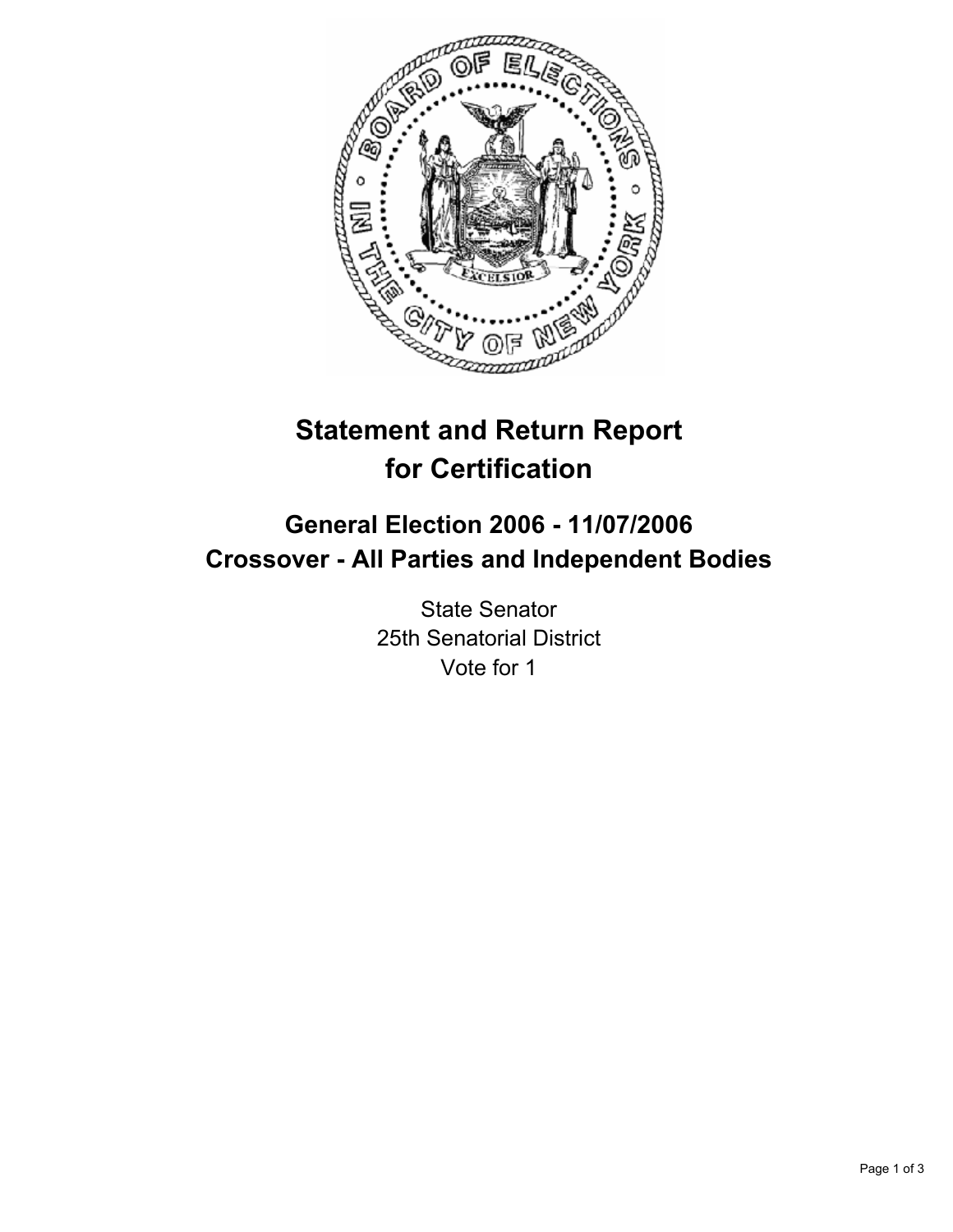

#### **New York County**

| <b>PUBLIC COUNTER</b>               | 39,090 |
|-------------------------------------|--------|
| <b>EMERGENCY</b>                    | 100    |
| ABSENTEE/MILITARY                   | 874    |
| <b>AFFIDAVIT</b>                    | 1,376  |
| <b>Total Ballots</b>                | 41,877 |
| MARTIN CONNOR (DEMOCRATIC)          | 26,952 |
| KEN DIAMONDSTONE (WORKING FAMILIES) | 4,063  |
| BORAT (WRITE-IN)                    |        |
| JACINTA URENA (WRITE-IN)            |        |
| JAIME JUNCE JR. (WRITE-IN)          |        |
| JIM LESCZYNSKI (WRITE-IN)           |        |
| JOSHUA A. BARRO (WRITE-IN)          |        |
| MICHAEL WINFIELD (WRITE-IN)         |        |
| MITCHEL SKLAR (WRITE-IN)            |        |
| THOMAS MILES (WRITE-IN)             |        |
| <b>Total Votes</b>                  | 31,023 |
| Unrecorded                          | 10,854 |

### **Kings County**

| PUBLIC COUNTER                      | 21,649 |
|-------------------------------------|--------|
| <b>EMERGENCY</b>                    | 11     |
| ABSENTEE/MILITARY                   | 551    |
| <b>AFFIDAVIT</b>                    | 731    |
| <b>Total Ballots</b>                | 23,239 |
| MARTIN CONNOR (DEMOCRATIC)          | 13,870 |
| KEN DIAMONDSTONE (WORKING FAMILIES) | 4,586  |
| <b>Total Votes</b>                  | 18,456 |
| Unrecorded                          | 4.783  |